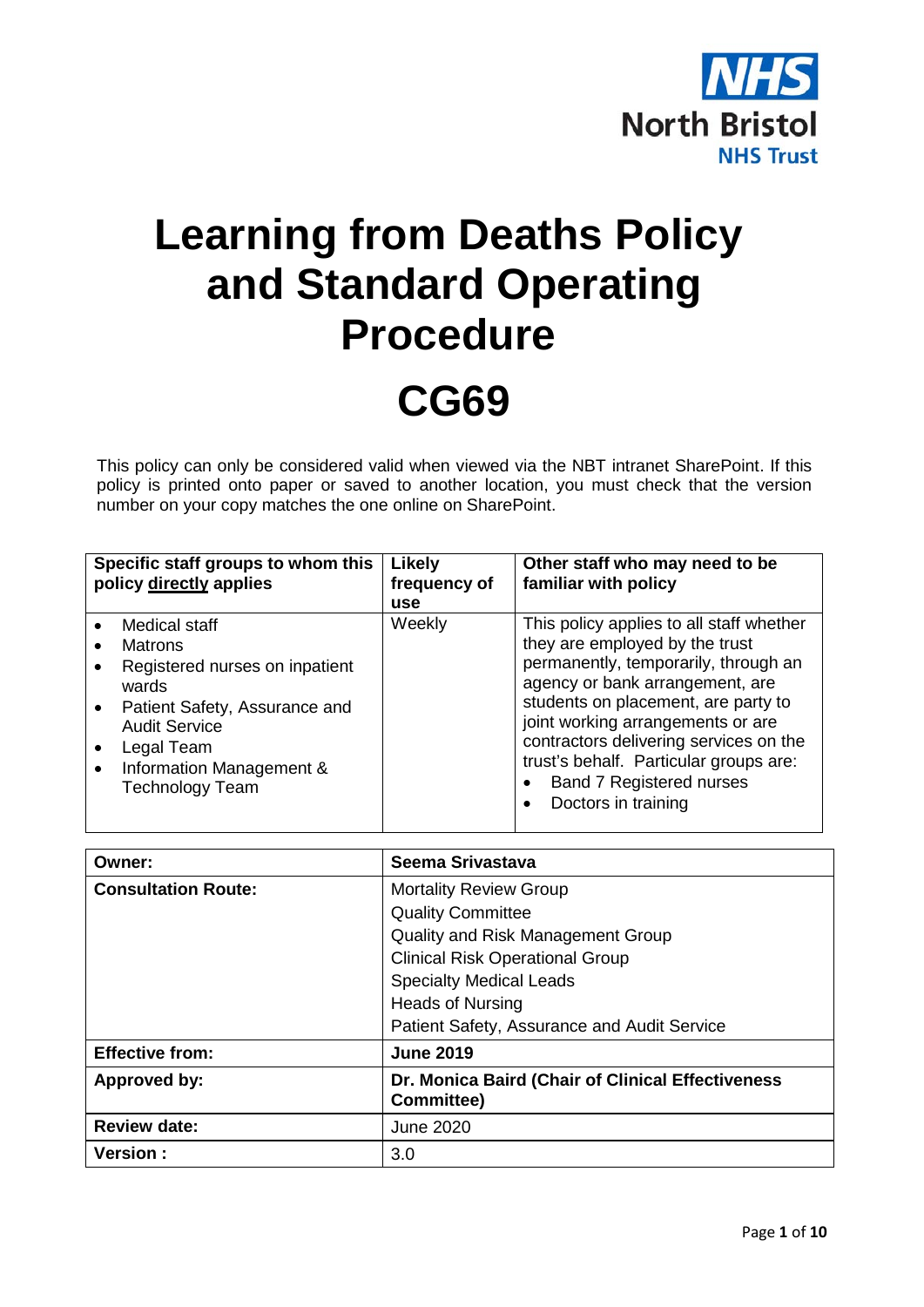

# **1. Introduction**

The National Health Service provides care up to patients until the end of life. Many people experience excellent care from the NHS in the months or years leading up to their death. However some patients do not experience the quality of care that they expect and to which we aspire. This can result from multiple contributory factors, which often include poor leadership and system-wide failures. When lapses in care occur, health organisations working with their partners need to do more to understand the causes. The purpose of reviews and investigations of deaths is to learn in order to prevent recurrence of sub-optimal care. Reviews and investigations are only useful for learning purposes, if their findings are shared and acted upon.

## **2. National Guidance Requirements**

Under the *National Guidance on Learning from Deaths*, published by the National Quality Board in March 2017, trusts are required to:

- Publish an updated policy by September 2017 on how their organisation responds to and learns from deaths of patients who die under their management and care, including:
	- How their processes respond to the death of an individual with a learning disability, severe mental illness, an infant or child death, a stillbirth or a maternal death
	- Their evidence-based approach to undertaking case record reviews
	- The categories and selection of deaths in scope for case record review (and how the organisation will determine whether a full investigation is needed)
	- ― How the trust engages with bereaved families and carers, including how the trust supports them and involves them in investigations
	- How staff affected by the deaths of patients will be supported by the trust.
- Collect specific information every quarter on:
	- ― The total number of inpatient deaths in an organisation's care
	- The number of deaths the trust has subjected to case record review (desktop) review of case notes using a structured method)
	- The number of deaths investigated under the Serious Incident Requiring Investigation framework (and declared as Serious Incidents)
	- ― Of those deaths subject to case record review or investigated, estimates of how many deaths were more likely than not to be due to problems in care
	- ― The themes and issues identified from review and investigation, including examples of good practice
	- How the findings from reviews and investigations have been used to inform and support quality improvement activity and any other actions taken, and progress in implementation.
- Publish this information on a quarterly basis from December 2017 by taking a paper to public board meetings.

#### **3. Aim**

The aim of the mortality case note review process is to;

- Identify deaths where problems in care contributed to death and learn and act to reduce recurrence
- Review the quality of end of life care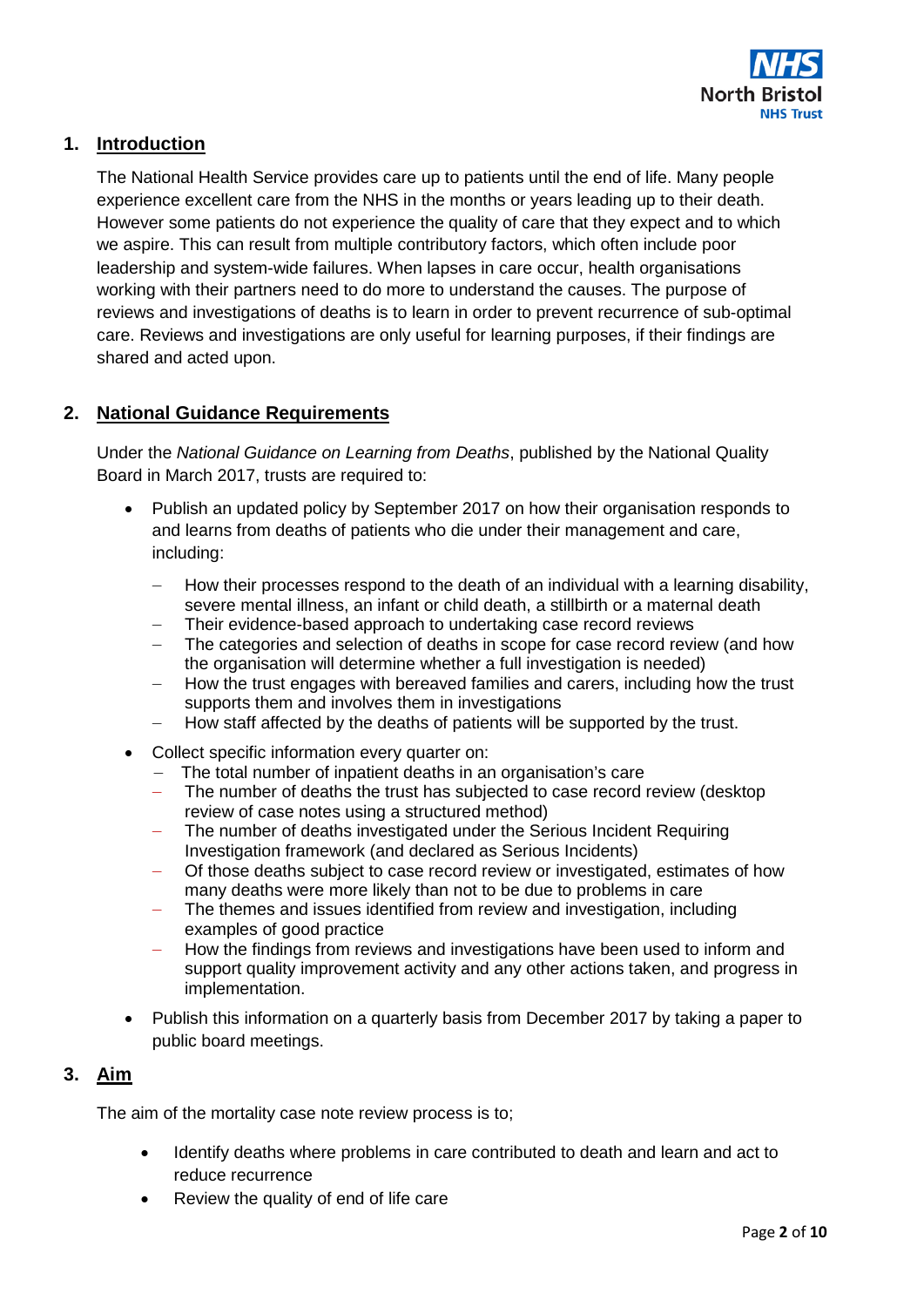- Ensure that patients' wishes have been identified and met
- Improve the experience of patients' families and carers through better opportunities for involvement in investigations and reviews
- Identify and minimise avoidable admissions or late presentation and to ensure that serious incidents are identified and investigated through the serious incident reporting process
- Enable informed reporting with a transparent methodology
- Identify good practice, promote organisational learning and links to the Trust Quality Improvement Programme as well as to the wider health community

# **4. Executive Summary**

- All case notes of inpatients who died in the trust must undergo a review within 3 months of the death.
- All specialties will undertake mortality screening of all deaths in their service to identify which cases must undergo mortality case note review (MCR).
- Cases that are known **at the time of review** to be under investigation through the Serious Incident Requiring Investigation Framework process and cases going through Coroner's investigation and/or inquest process will not undergo a separate MCR review on the Trust electronic system but will be included as having been reviewed.
- Any MCR which concludes that the Overall Phase of Care is "Poor" or "Very Poor" will result in an automatic notification to the Patient Safety, Assurance and Audit Service (PSAAS). PSAAS will contact the Specialty Risk Lead who will arrange for an incident to be reported on Datix. The Division reviews the case to determine whether or not it meets the threshold of a SIRI; Datix Incident module will be updated to reflect the outcome.
- If the above review determines that the case meets the threshold of a SIRI, the SIRI policy will be followed.
- All Specialties must share learning from case note reviews with their teams and across other teams (where appropriate) through their specialty and divisional clinical governance processes and demonstrate where appropriate, actions for improvement.

## **5. Ownership and Responsibilities**

## **5.1 The Trust Board will;**

• Review monthly data from the mortality review process through the monthly Integrated Performance Report and quarterly board paper.

## **5.2 The Non-Executive Director Sponsor will;**

- Ensure the processes in place for Mortality Review are robust, focus on learning and can withstand external scrutiny, by providing challenge and support.
- Ensure that quality improvement becomes and remains the purpose of the exercise, by championing and supporting learning, leading to meaningful and effective actions that improve patient safety and experience, and supporting cultural change.
- Ensure the information the provider publishes is a fair and accurate reflection of its achievements and challenges.

## **5.3 The Medical Director will;**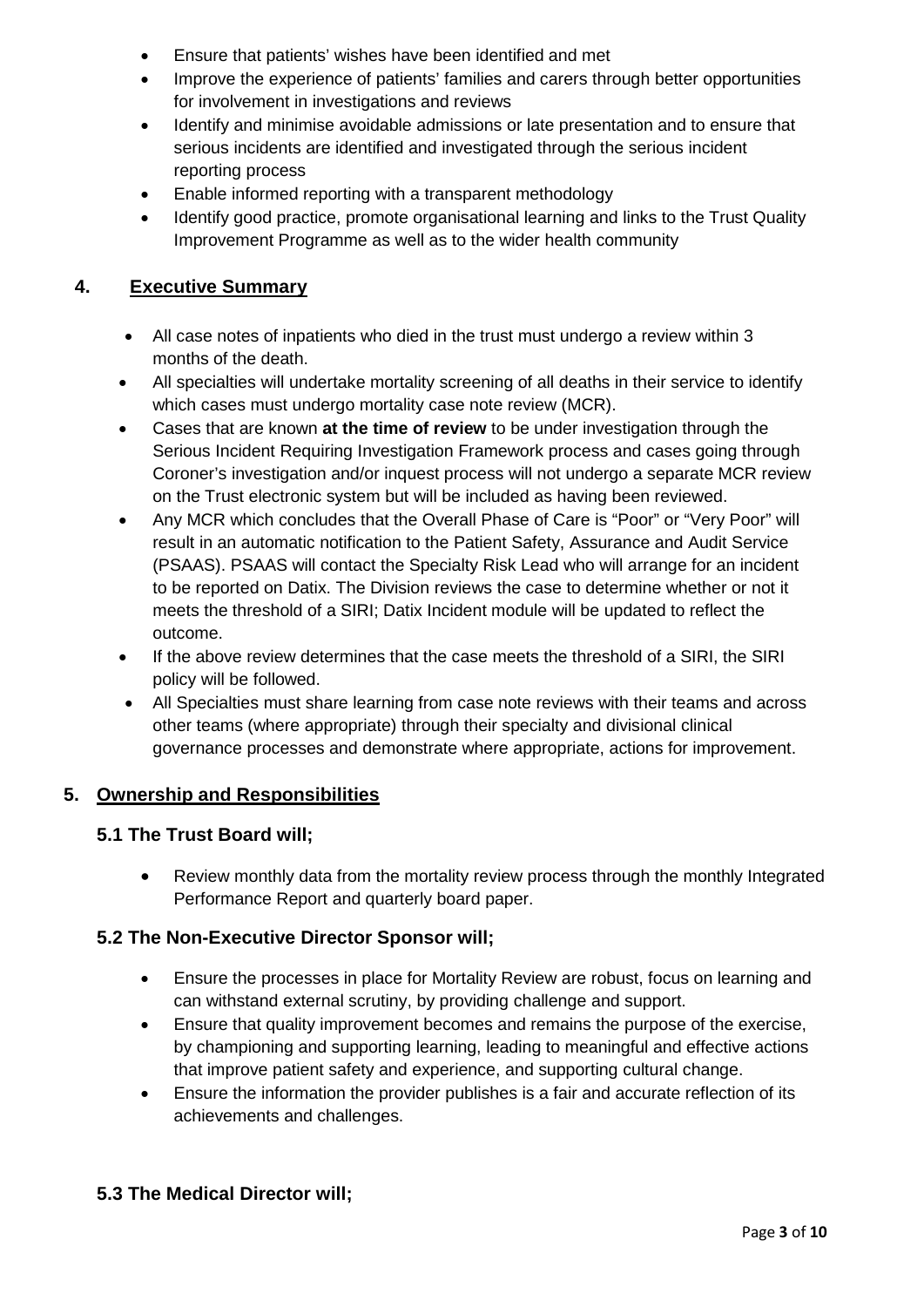- Assure the Board that the mortality review process is functioning correctly.
- Ensure that arrangements are in place so that all clinical staff are aware of their responsibilities to contribute to the process.

# **5.4 The Trust Lead for Mortality Review will;**

- Offer advice to colleagues involved with the mortality review process.
- Review numbers of completed case note reviews in each specialty and challenge the specialty leads in areas of low completion.
- Ensure that external mortality alerts are investigated and any associated concerns are resolved.
- Chair the Trust Mortality and Morbidity Review Group (MMRG) which will oversee the learning from deaths process.
- Feedback concerns raised at the MMRG to relevant specialties using the specialty governance processes.
- Ensure that learning themes from MCRs are linked to Quality Improvement and Patient Safety work.
- Ensure that deaths where learning will inform existing or planned improvement work are reviewed thematically to maximise learning.

# **5.5 Divisional Clinical Directors will;**

- Ensure that mortality reviews are completed by nominated consultants. Individuals reviewing cases for which they had sole clinical responsibility should be avoided where possible; ideally, the case should be reviewed by a consultant not directly involved with the case although it is accepted that in some specialties this may not be achievable.
- Ensure that regular specialty mortality meetings are held to review all deaths, keeping a summary of the cases discussed, the findings and the management plan agreed upon.
- Ensure feedback to teams of key learning from Speciality mortality meetings across the Division.
- Receive feedback and learning points from the MMRG and ensure learning outcomes and action points are included in the specialty governance audit plans as appropriate
- Ensure that the specialty fully investigates mortality alerts as directed by the Trust Lead for Mortality Review and MMRG.

# **5.6 Specialty Mortality Leads will;**

- Ensure that all cases of death occurring within their specialty are reviewed using the trust screening process and/or the MCR tool.
- Must become trained reviewers for their specialty.
- Ensure that the learning from speciality morbidity and mortality meetings is disseminated to their teams.
- Ensure that actions from these meetings are logged and updated as actions are closed.
- Review reports from speciality morbidity and mortality meetings to capture learning from mortality review within specialities.
- Ensure that the findings from mortality reviews are logged and discussed as part of the divisional clinical governance process.
- Raise any previously unidentified risk onto the Trust Risk Register, where it will be reviewed as part of the risk management process.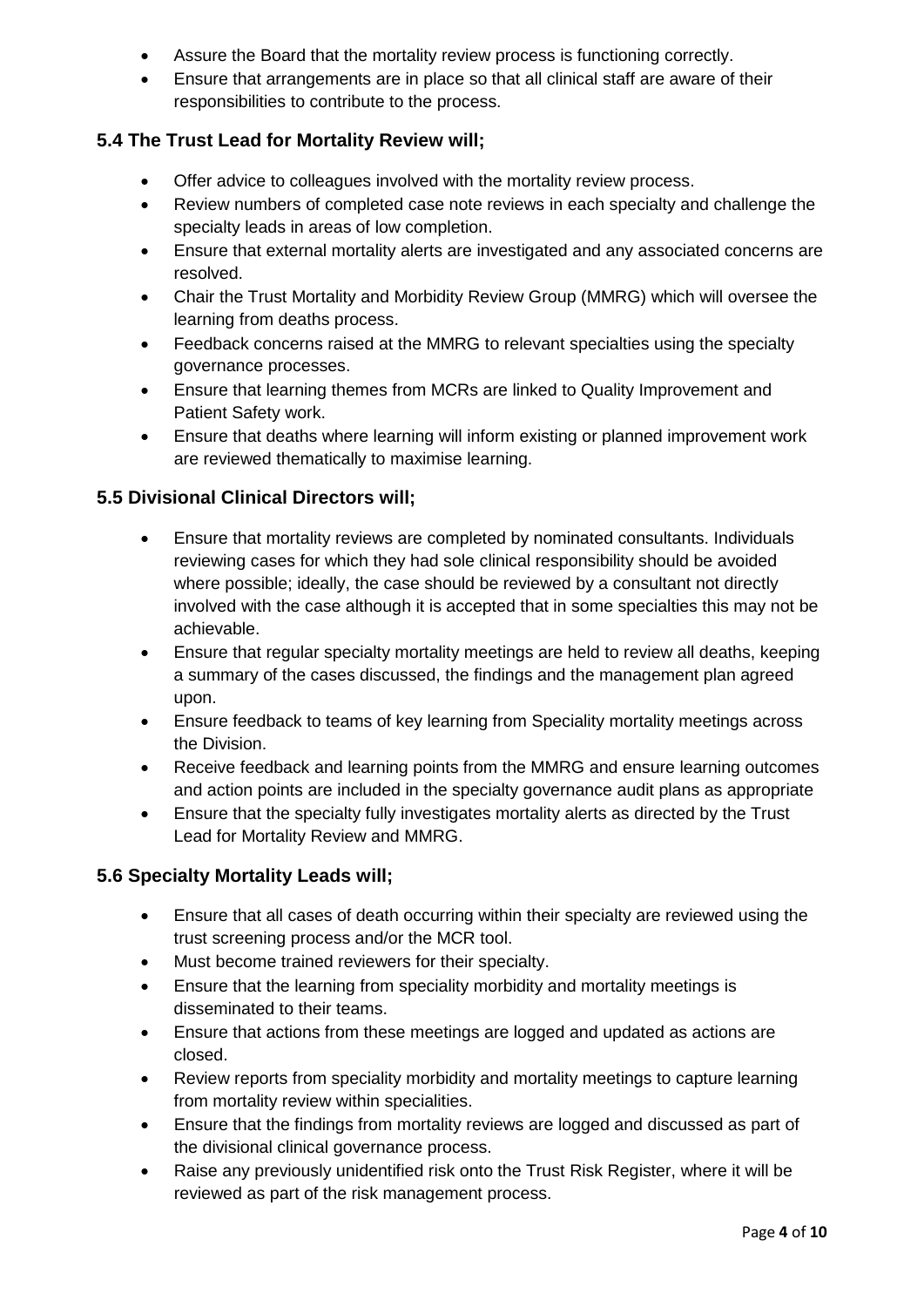# **5.7 Reviewers will;**

- Review routine cases using the MCR tool within 3 months of receipt of the case notes and priority cases within 4 weeks.
- Grade the management of inpatient care as indicated on the electronic Trust mortality review tool based on any concerns or good care highlighted.
- Use the Trust incident reporting system to report incidents identified during mortality review to enable review as part of the risk management process.

# **5.8 The Mortality and Morbidity Review Group (MMRG) will;**

- Oversee specialty mortality review structure, process and actions.
- Capture and respond to external and internal mortality trends.
- Ensure cross divisional learning from mortality review.
- Ensure the board and executive is informed of mortality outcomes and trends.
- Ensure the delivery of the mortality review process on behalf of the Clinical Effectiveness and Audit Committee.

# **5.9 Patient Safety Assurance & Audit Service (PSAAS) will;**

- Receive a daily list of in-hospital deaths from Information Services.
- Manage the electronic MCR tool.
- Collate information on post mortems, serious incidents, complaints and inquests and link with other mortality data.
- Allocate case notes to Reviewers.
- Provide updates to specialties, divisions and the MMRG on participation rates for mortality review and support in the identification of any gaps.
- Ensure that any death where overall care has been scored as Very Poor or Poor (based on the grading system on the mortality screening tool form) is recorded centrally..
- All MCRs that score poor or very poor are reviewed by the Division where the patient died as a possible serious incident. The Division will report on Datix as an incident and update the manager's investigation section with the outcome. If this review determines that the case meets the Serious Incident Requiring Investigation (SIRI) threshold, it will be discussed at EIRG and declared as a SIRI.
- Provide support to clinicians with any questions regarding the process.
- Provide monthly mortality trend data to the MMRG.
- Prepare monthly reports for Specialties, MMRG and Quality Committee.
- Provide mortality data and prepare reports to meet the Trust's board, divisional, performance and commissioner reporting requirements.
- To report externally to the overseeing national bodies.
- Provide information of deaths in hospital where a serious incident has already been identified and being currently investigated.
- Coordinate the Serious Incident process if a reviewer has identified a serious incident through the MCR tool.

# **5.10 Information Management and Technology Services will;**

- Provide a daily list of in-hospital deaths to PSAAS.
- Provide a list of patients who die who have Learning Disability once the means of identifying such patients in the patient administration system is identified and implemented.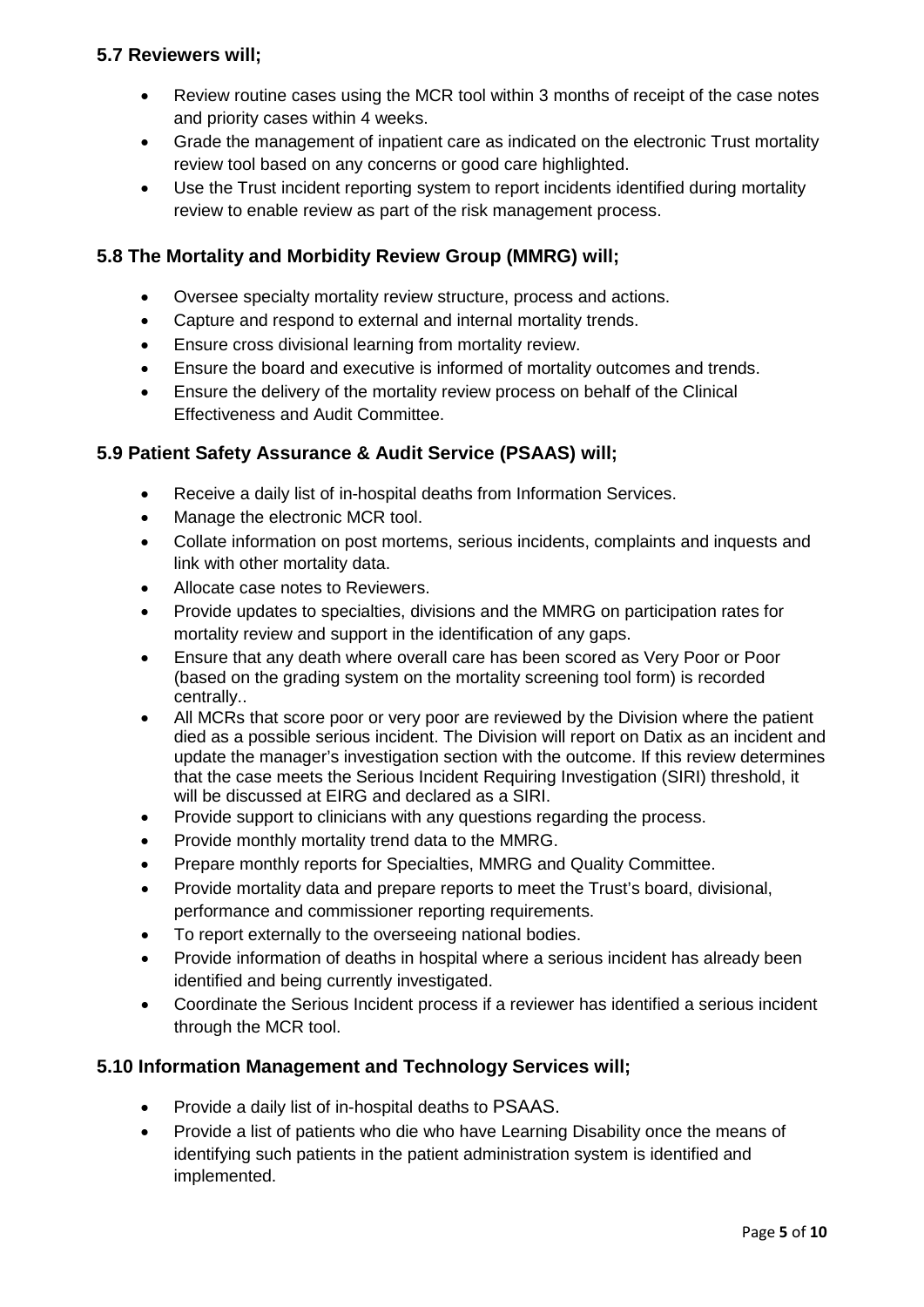# **6. Mortality & morbidity meetings (M&M)**

Participation in mortality and morbidity (M&M) meetings must be considered a core activity for all medical staff and senior nursing staff. Whilst it is recognised that different departments will have different requirements and aims in relation to M&M meetings, the main principles are that they must be a forum for discussion of deaths and other clinical adverse events.

In cases where a reviewer has given an Overall Care Score of Poor or Very Poor, the M&M will discuss the case and consider learning and any subsequent actions.

The overall aim is to learn lessons from clinical outcomes and drive improvements in service delivery. The M&M meeting has a central function in supporting services to achieve and maintain high standards of care. A log of learning and actions must be maintained and updated as actions are closed.

# **7. Feedback to staff**

It is recognised that clinicians need to be kept informed of the outcomes of their work if they are to learn and improve. It is therefore essential that there is a mechanism for the outputs of the mortality governance process to be fed back to clinical staff including plans for improvement, lessons learnt and pathway redesign. Dashboards showing outcomes at individual / team / ward / department level will be developed and form part of the mortality review reports to specialties, divisions and the MMRG. Clinical teams must review these dashboards as part of their governance processes.

## **8. Supporting Families**

Clinical teams must meaningfully and compassionately engage with bereaved families and carers - this should include informing the family/carers if the Specialty intends to review or investigate the care provided to the patient. In the case of an investigation, this should include details of how families/carers will be involved to the extent that they wish to be involved. Bereavement Services will ask families if there are any concerns that they would like to raise about the patient's care. In the event of a concern, the consultant responsible for the patient's care must be informed and arrangements made to contact the family for further action.

In cases where Overall Care has been judged to be Very Poor or Poor, Duty of Candour must be applied and families supported through this process.

If families require support or advice in relation to a death then they can find further information at:-

#### **<https://www.gov.uk/after-a-death/overview>**

**[http://www.ageuk.org.uk/money-matters/legal-issues/what-to-do-when-someone-dies/what-to-do](http://www.ageuk.org.uk/money-matters/legal-issues/what-to-do-when-someone-dies/what-to-do-first-when-someone-dies/)[first-when-someone-dies/](http://www.ageuk.org.uk/money-matters/legal-issues/what-to-do-when-someone-dies/what-to-do-first-when-someone-dies/)**

## **9. Maternal Deaths, Neonatal Deaths and Stillbirths**

All maternal deaths and neonatal deaths are investigated as a Serious Incident through a Root Cause Analysis investigation route and reported to MBRRACE (Mothers and Babies: Reducing Risks through Audits and Confidential Enquiries) and CDOP (Child Death Overview Panel). The majority of stillbirth deaths will be reviewed under the Each Baby Counts tool.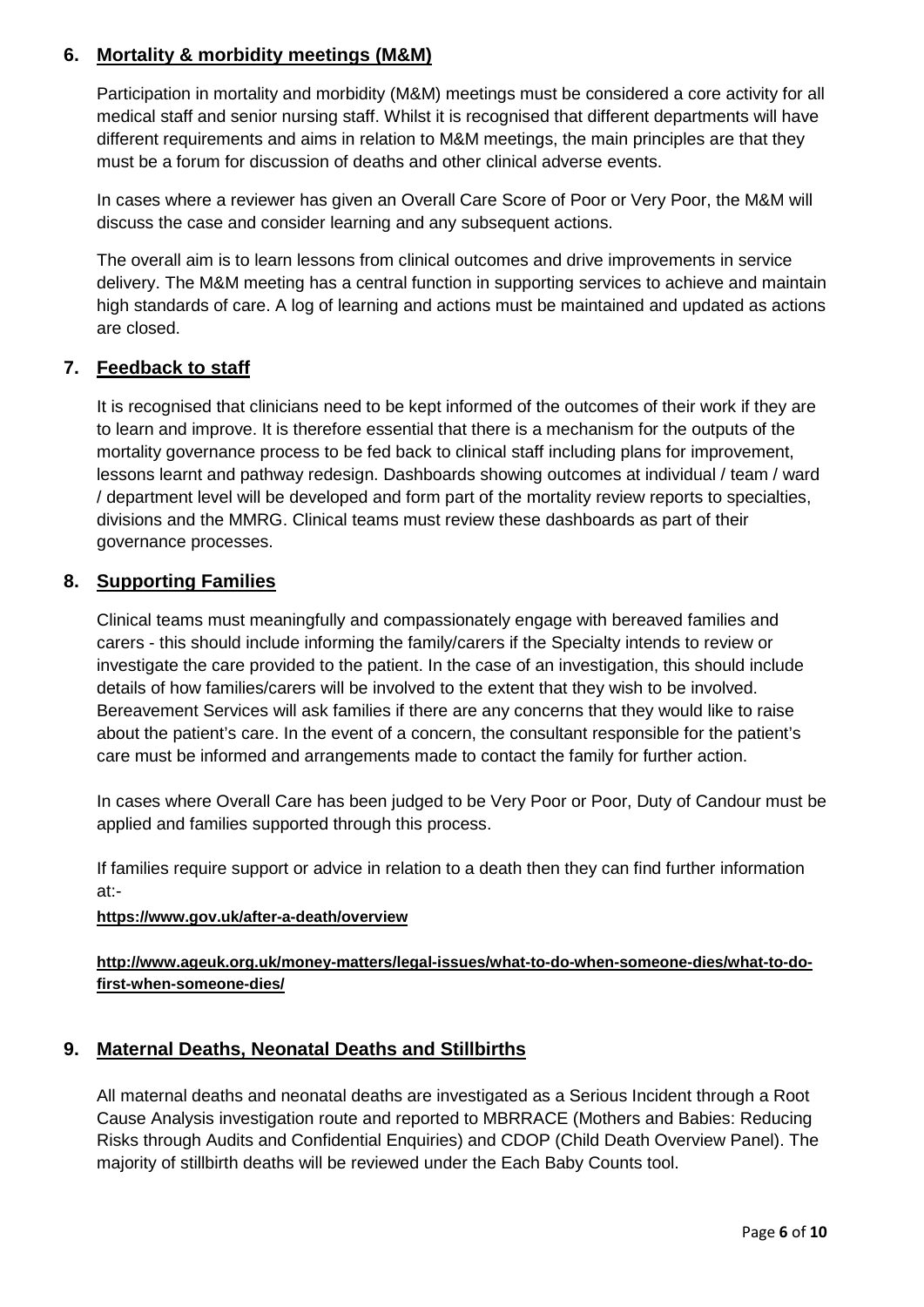# **10. Children (under 18)**

Reviews of these deaths are mandatory and should be undertaken in accordance with *[Working](https://www.gov.uk/government/publications/working-together-to-safeguard-children--2)  [together to safeguard children](https://www.gov.uk/government/publications/working-together-to-safeguard-children--2)* (2015) and the current child death overview panel processes.

### **11. Learning Disability**

Any patient with Learning Disability who dies as an inpatient must be notified to the Patient Safety, Assurance and Audit Service and as a minimum undergo a full MCR.

Upon notification, details will be added to the LeDeR Portal to ensure the case is considered in line with the national LeDeR processes.

#### **12. Deaths Highlighted by Other Organisations**

If another organisation suggests that the Trust should review the care they provided to a deceased patient in the past where a patient has not died under the care of the trust at the time of death, an MCR will be undertaken.

#### **13. Communication to Other Organisations**

Where there is learning from a MCR that other organisations may benefit from, this must be communicated to those agencies, for example Primary Care or other hospitals where the patient received care prior to their death. This will be determined at Specialty Mortality Meetings.

#### **14. Standard Operating Procedure (APPENDIX A)**

The procedure to be followed can be seen in the flow chart. Please see Appendix A. The process consists of the following stages:

- Screening of all deaths
- Mortality Case note Review (MCR) detailed review of all deaths meeting the criteria following screening and a random selection of those not screened in relevant specialties
- Mortality Review Meeting discussion within each specialty
- Escalation using the incident reporting framework
- Reporting of outcomes and sharing of learning
- Link to LeDeR Portal

## **14.1 Screening**

All deaths will be screened to identify if they meet the criteria for full mortality case note review. These cases must be screened with involvement from the consultant responsible for the patient's care.

Those deaths that meet any of the criteria in the screening tool require MCR and discussion at the specialty mortality review meeting. The screening process covers the following issues to ensure they are included for MCR:

- Deaths in elective care
- Deaths in patients with learning difficulties
- Deaths in patients with Serious Mental Illness (SMI)
- Deaths where there are significant family or staff concerns or complaints
- Deaths where there may be important lessons to be learned for the team or department (these lessons may be areas of excellence as well as areas to improve)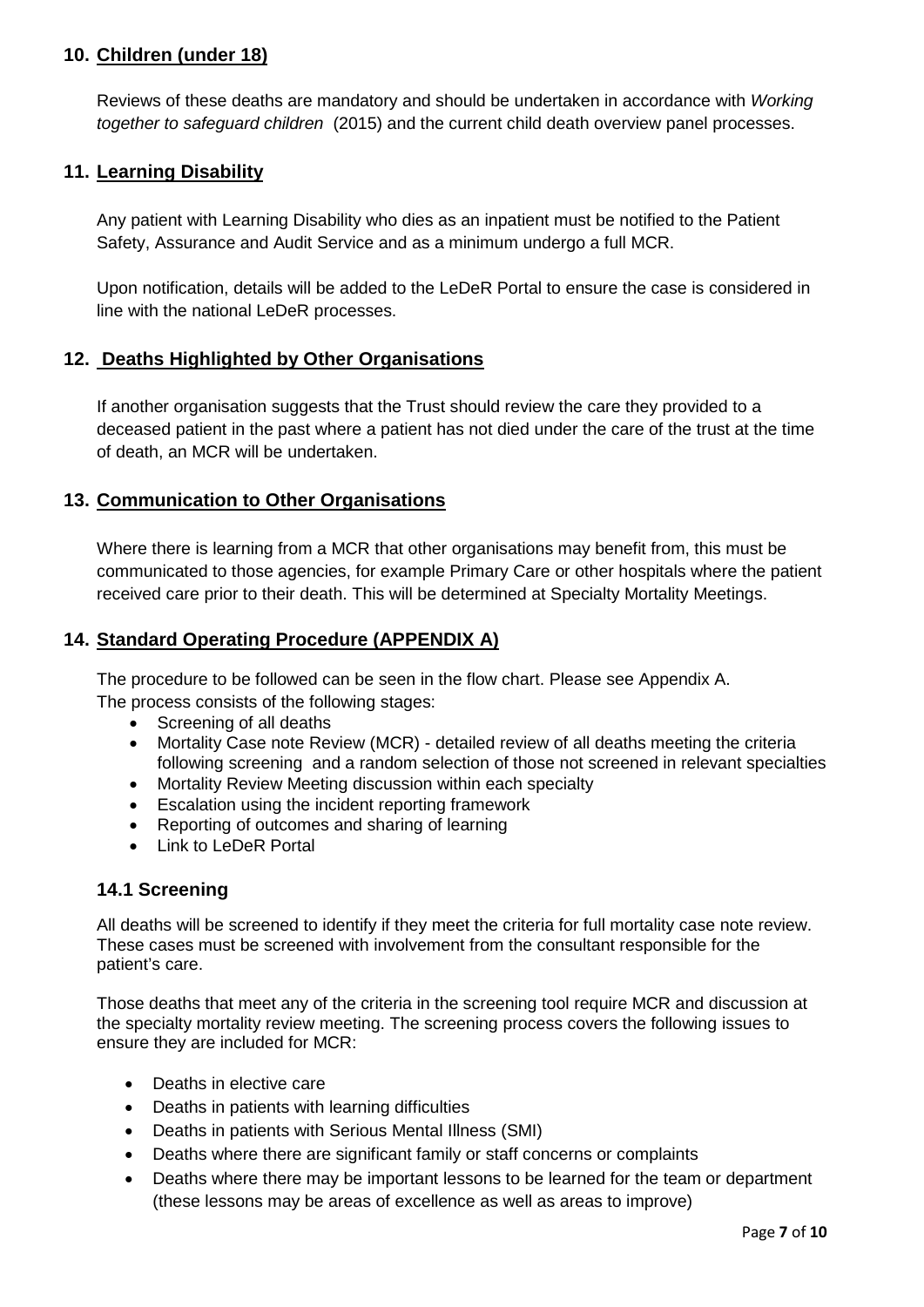- Deaths in a service specialty, particular diagnosis or treatment group where an 'alarm' has been raised with the provider through whatever means (for example via a Summary Hospital-level Mortality Indicator or other elevated mortality alert, concerns raised by audit work, concerns raised by the CQC or another regulator)
- For deaths in a service specialty where at Coroner's investigation or inquest, a "Regulation 28 Report on Action to Prevent Future Deaths" is issued, any related MCR will be reviewed in order to examine the effectiveness of the screening and MCR process

# **14.2 Sampling**

A sample of cases will be allocated for full mortality case note review to provide assurance and identify if any further learning can be gained from cases not meeting the criteria for full review.

# **14.3 Mortality Case note Review**

The Patient Safety Assurance & Audit Service will upload and allocate cases to the relevant specialties.

MCRs require completion by a trained reviewer. All mortality leads must become trained reviewers, and each specialty must contribute to producing MCRs. Reviewers can be from different professions including consultants, Specialty Trainee grades 3+, Specialist nurses, advanced nurse practitioners, Registered Nurses Band 7+.

Cases must be reviewed within 3 months of the death.

If a death occurs in a specialty where there was delivery of care by another specialty either before or during the last care episode, which is relevant to the mortality review, the allocated specialty may do the following from the trust mortality review lead:

- Complete the MCR and send a report to the other specialty asking for the case to be discussed at their specialty mortality review meetings
- Request that the allocation of the case for mortality review be transferred to that specialty for completion
- Complete the MCR jointly with the other specialty (the online allocation will remain with the original specialty)

Requests are subject to the Trust mortality review lead's approval.

# **14.4 Escalation and Duty of Candour**

The MCR has a scoring system for each phase of care from Very Poor to Excellent. Where a case is reviewed and overall care has been scored Very Poor or Poor, a clinical incident electronic form must be completed with consideration of whether the death should be reported as a serious incident for investigation. As with all incidents, processes described in the incident policies (including Being Open and Duty of Candour) must be followed where applicable.

## **14.5 Mortality Review Meetings**

Specialty mortality review meetings must take place regularly, in the majority of cases, monthly, for specialties that have deaths most months. If deaths are less frequent than this, then a mortality review must take place at a specific meeting or general governance meeting to ensure that learning takes place as soon as possible after the death and no later than 3 months after the death has occurred. Mortality review meetings may form a component of a morbidity (M&M) meeting, and in specialties with very few deaths, may be part of the specialty governance meeting.

Mortality Review Meetings should meet the following processes: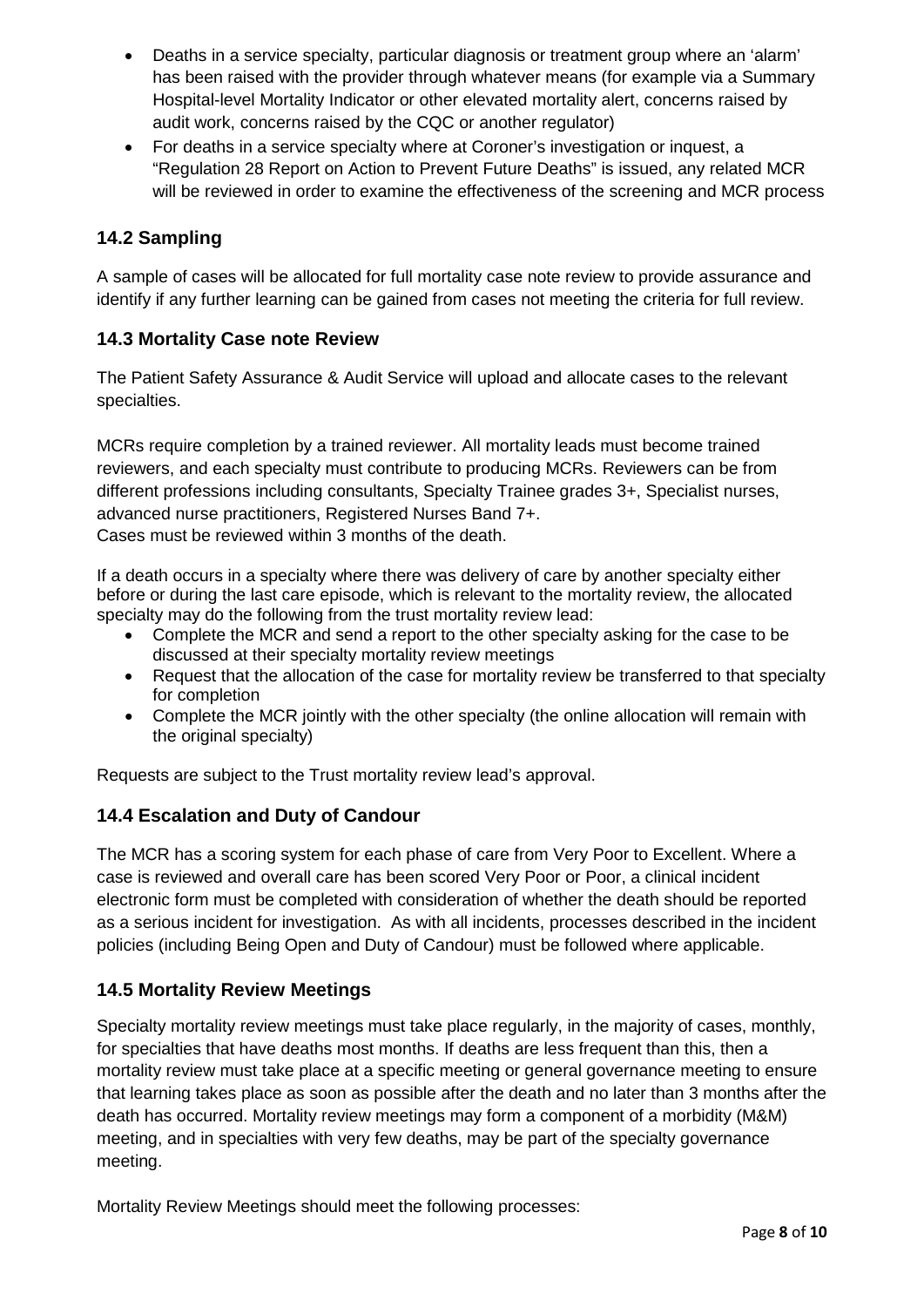- Be led by the designated mortality lead, responsible for the organisation of the meeting.
- Be multi-disciplinary, with attendance from consultants, junior doctors, nurses, therapists, and other staff where appropriate.
- Where necessary, be held jointly on a regular basis with other specialties e.g. anaesthetists and surgeons.
- Facilitate an open, honest and constructive discussion of cases with a no-blame culture
- Commence with a summary and update from action points that arose from the previous meeting.
- Review, and seek to understand, the numbers and causative factors of deaths in the specialty, looking at recent data and trends.
- The Mortality Lead and the person conducting the SCRs must decide which deaths should be allocated the most time for discussion.
- Cases must be presented including information about:
	- o Phases of care; admission, ongoing care, peri-operative care (if appropriate), end of life care
	- o Highlighting areas of good practice/excellence
	- o Identifying areas for improvement
	- o Use of literature review, where appropriate
	- o Identifying points for discussion
	- o Identifying potential learning points
	- o Initial recommendations by reviewer
	- o Opened up for discussion of potential action points
- The patient must only be identified by age, sex and hospital number.
- After discussion, action points should be made with clear timeframes, allocated to specific individuals and recorded in an action log.

## **15. Recording, Reporting and Sharing of Learning**

#### **Specialty Mortality Meetings**

Specialty mortality review meetings must have meeting notes, summarising the cases discussed, whether they were MCRs, the main discussion points, and learning points and action points, and stored on a shared Division Drive.

• A register of attendance must be collected and stored with, or as part of, the meeting notes to provide evidence of who was present at the meeting.

A summary of learning from specialty mortality review meetings must be available to the MMRG.

## **16. Monitoring Compliance and Effectiveness**

Monthly data on performance will be reviewed in the Trust-wide Integrated Performance Report. This report will show how many Screens and MCRs have been completed at a specialty level, how many cases reviewed were judged as having care delivery problems which contributed to death, how many cases of patients with Learning Disability or under the Mental Health Act were reviewed and how many deaths were investigated via the Serious Incident Framework (declared as Serious Incidents). This data will also be reported nationally.

## **17. References**

- NHS England, Mortality Governance Guide
- Morbidity & Mortality Meetings: A guide to good practice, Royal College of Surgeons (2015)
- Care Quality Commission (December 2016), Learning, candour and accountability: a review of the way NHS trusts review and investigate the deaths of patients in England.